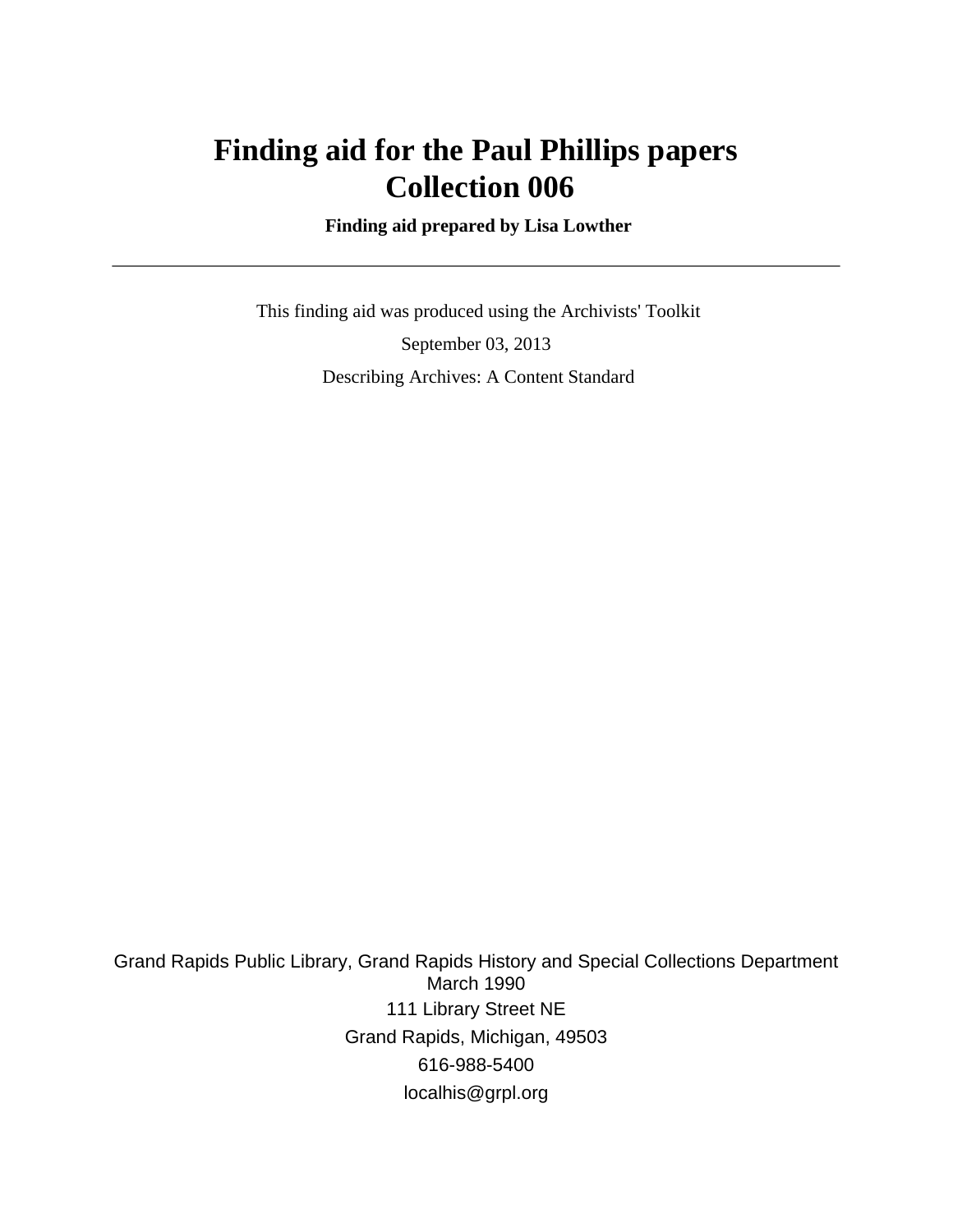# **Table of Contents**

 $\overline{\phantom{a}}$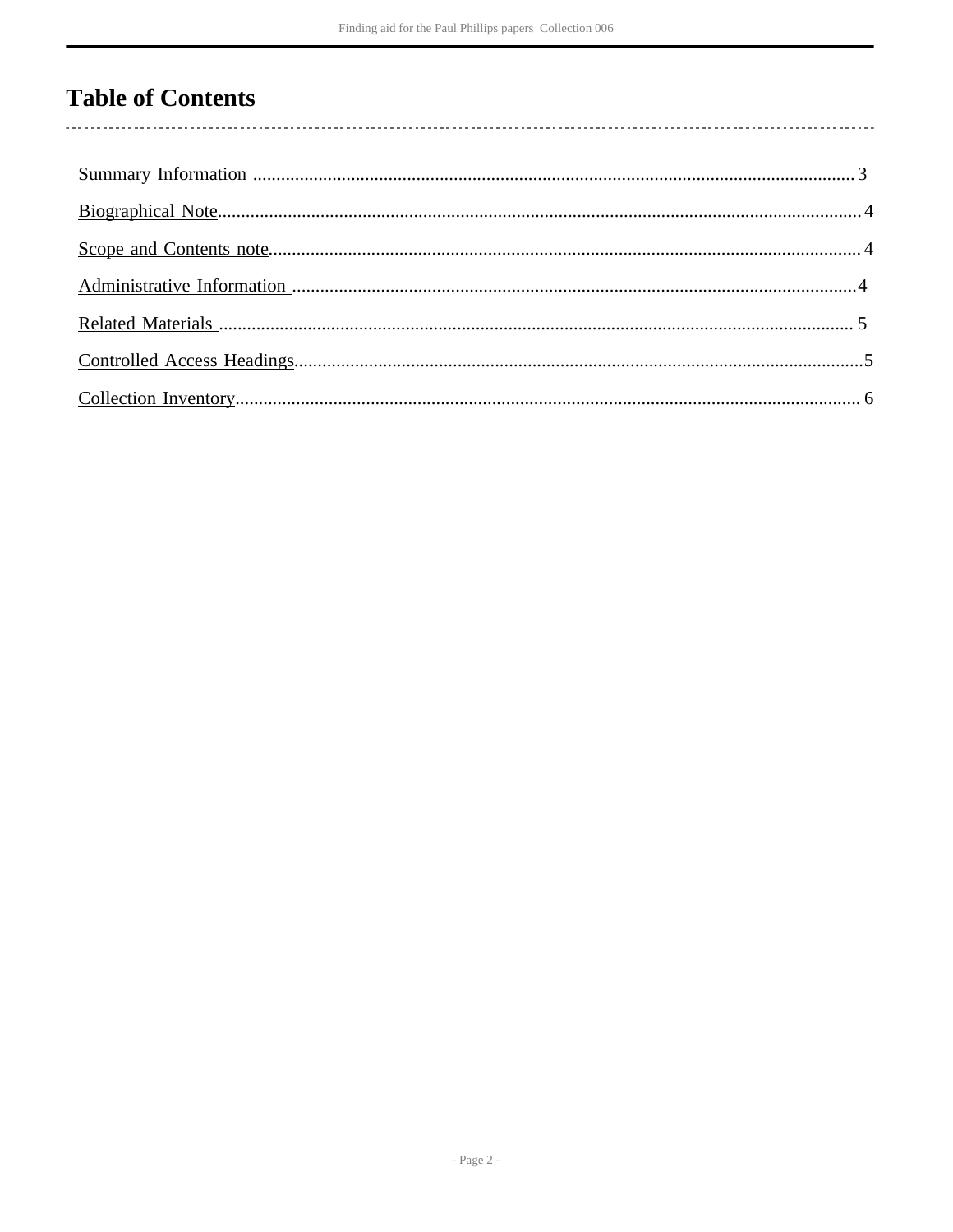# <span id="page-2-0"></span>**Summary Information**

| <b>Repository</b> | Grand Rapids Public Library, Grand Rapids History and Special<br><b>Collections Department</b>                                                                                                                                                                                                                                                                                                                                                                                                                                                                                                                                                                                                                                                                                                                                                                                                                                                                                                        |  |
|-------------------|-------------------------------------------------------------------------------------------------------------------------------------------------------------------------------------------------------------------------------------------------------------------------------------------------------------------------------------------------------------------------------------------------------------------------------------------------------------------------------------------------------------------------------------------------------------------------------------------------------------------------------------------------------------------------------------------------------------------------------------------------------------------------------------------------------------------------------------------------------------------------------------------------------------------------------------------------------------------------------------------------------|--|
| <b>Title</b>      | Paul I. Phillips papers                                                                                                                                                                                                                                                                                                                                                                                                                                                                                                                                                                                                                                                                                                                                                                                                                                                                                                                                                                               |  |
| Date [inclusive]  | 1947-1979                                                                                                                                                                                                                                                                                                                                                                                                                                                                                                                                                                                                                                                                                                                                                                                                                                                                                                                                                                                             |  |
| <b>Extent</b>     | 0.5 Linear feet Two boxes                                                                                                                                                                                                                                                                                                                                                                                                                                                                                                                                                                                                                                                                                                                                                                                                                                                                                                                                                                             |  |
| Language          | English                                                                                                                                                                                                                                                                                                                                                                                                                                                                                                                                                                                                                                                                                                                                                                                                                                                                                                                                                                                               |  |
| <b>Abstract</b>   | Paul I. Phillips (1914-1976) was an African American community<br>services leader of Grand Rapids, Michigan. This collection contains news<br>clippings, writings, speeches, memorabilia and biographical information<br>on Phillips. Phillips came to Grand Rapids in 1946 to work for the<br>Borough Community Association of Grand Rapids. Working with the<br>board, he affiliated this organization with the National Urban League.<br>Phillips served as executive secretary/director for the Grand Rapids Urban<br>League from 1947 until his death in 1976. Phillips was the first African<br>American elected to public office in Grand Rapids, winning election to the<br>Grand Rapids Charter Commission in 1951. He was also the first African<br>American elected to the Grand Rapids Board of Education, serving from<br>1962 to 1970. He achieved several other offices, won various awards and<br>served as a consultant to President Gerald R. Ford on minority citizen<br>concerns. |  |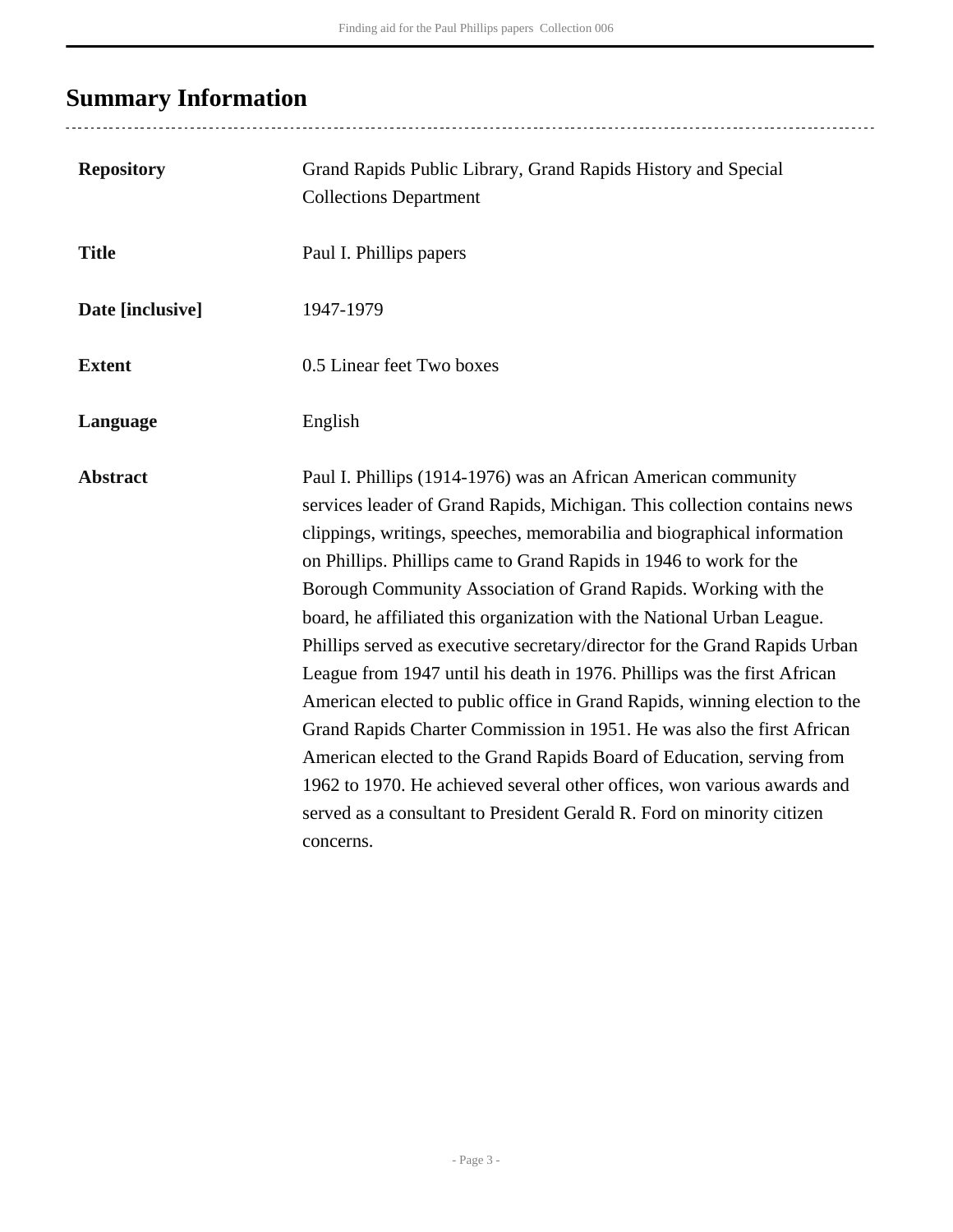### <span id="page-3-0"></span>**Biographical Note**

Born in Omaha, Nebraska, Paul Phillips (1914-Jan. 31, 1976) received a track scholarship to Marquette University in Milwaukee. He then received his MS and Ph.D. in Sociology from Fisk University in 1936. Phillips came to Grand Rapids in 1946 and in 1947 became executive director of the Grand Rapids Urban League. In 1951 Phillips won a position on the City Charter Revision Commission. In 1962 he was the first African American to win a position on the Board of Education in Grand Rapids. Phillips was awarded the PTA's Council Distinguished Award in 1967. In 1972 Phillips received an Honorary Doctorate of Humane Letters from Grand Valley State College. Three years later, Phillips became Vice Chairman for President Gerald Ford on minority affairs. He also served on the Board of Michigan Mental Health Society as member and President.

Phillips' wife, Ethel Phillips, worked actively for minority rights. She was active in the community supporting black rights.

### <span id="page-3-1"></span>**Scope and Contents note**

This collection contains news clippings about the progress of non-whites in Grand Rapids community. These clippings show the influence of Phillips. His writings and speeches helped change the attitudes toward minorities in Grand Rapids. The file also contains a sociological study by Phillips on ten intercultural areas of Grand Rapids. There is also miscellaneous material about Phillips, including an evaluation of his membership in the Urban League.

### <span id="page-3-2"></span>**Administrative Information**

#### **Publication Information**

Grand Rapids Public Library, Grand Rapids History and Special Collections Department March 1990

#### **Immediate Source of Acquisition note**

Accession Number: 1979.001; Donor: Ethel Phillips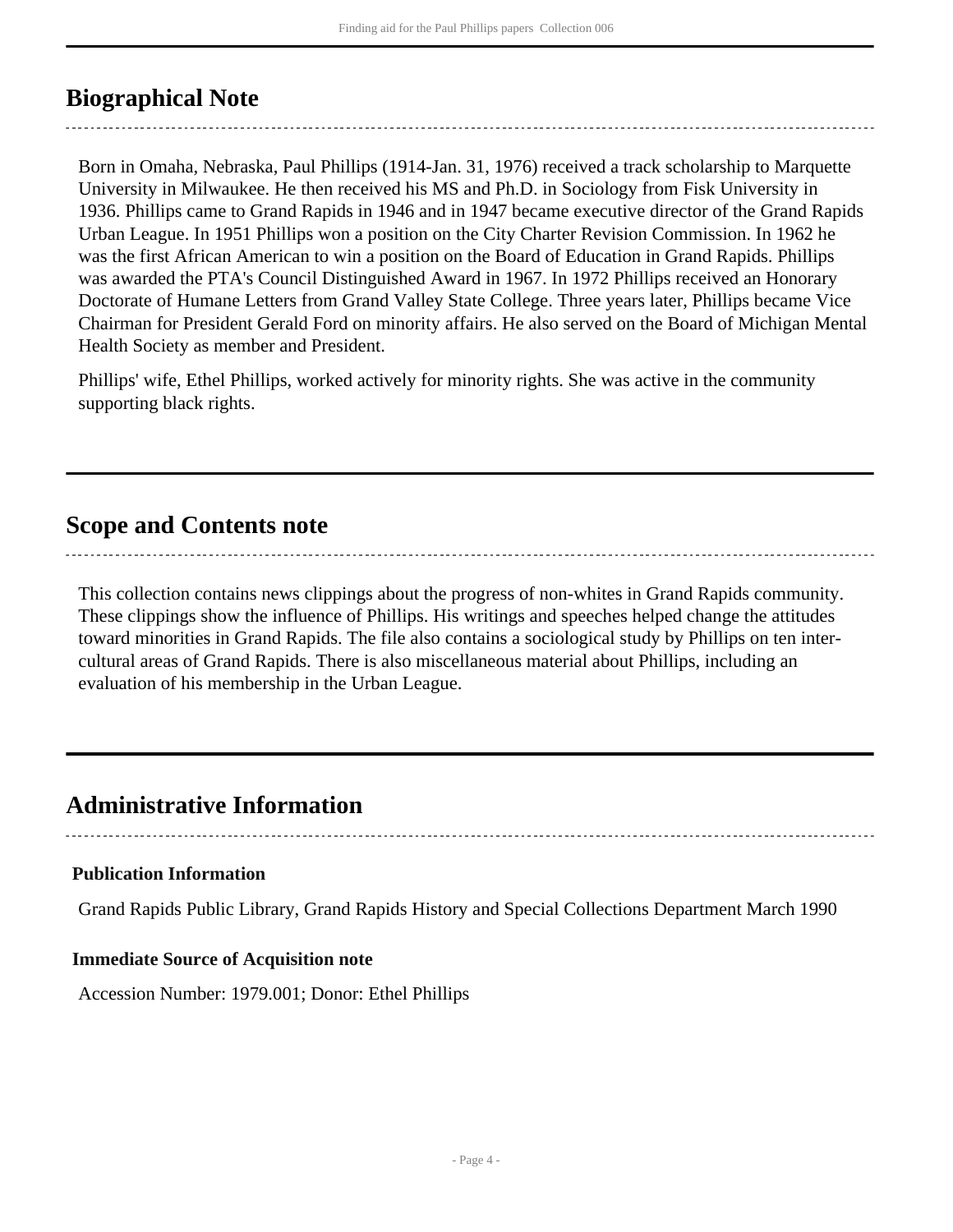### <span id="page-4-0"></span>**Related Materials**

#### **Related Archival Materials note**

Coll. 125, Robinson Studio Collection, for images of Phillips and other Borough or League members.

Coll. 129, Grand Rapids Rotary Club Records, 129-15-15 Image of Phillips.

Coll. 252, Grand Rapids Neighborhoods Collection, RE the development of the Madison Area Neighborhood Association

See also the Grand Rapids Urban League Records, 1941-1986, at the Michigan Historical Collections, Bentley Historical Library, University of Michigan.

### <span id="page-4-1"></span>**Controlled Access Headings**

### **Geographic Name(s)**

• Grand Rapids (Mich.) -- History

#### **Personal Name(s)**

• Phillips, Paul I., 1914-1976

### **Subject(s)**

• African Americans -- Civil Rights -- Michigan -- Grand Rapids -- History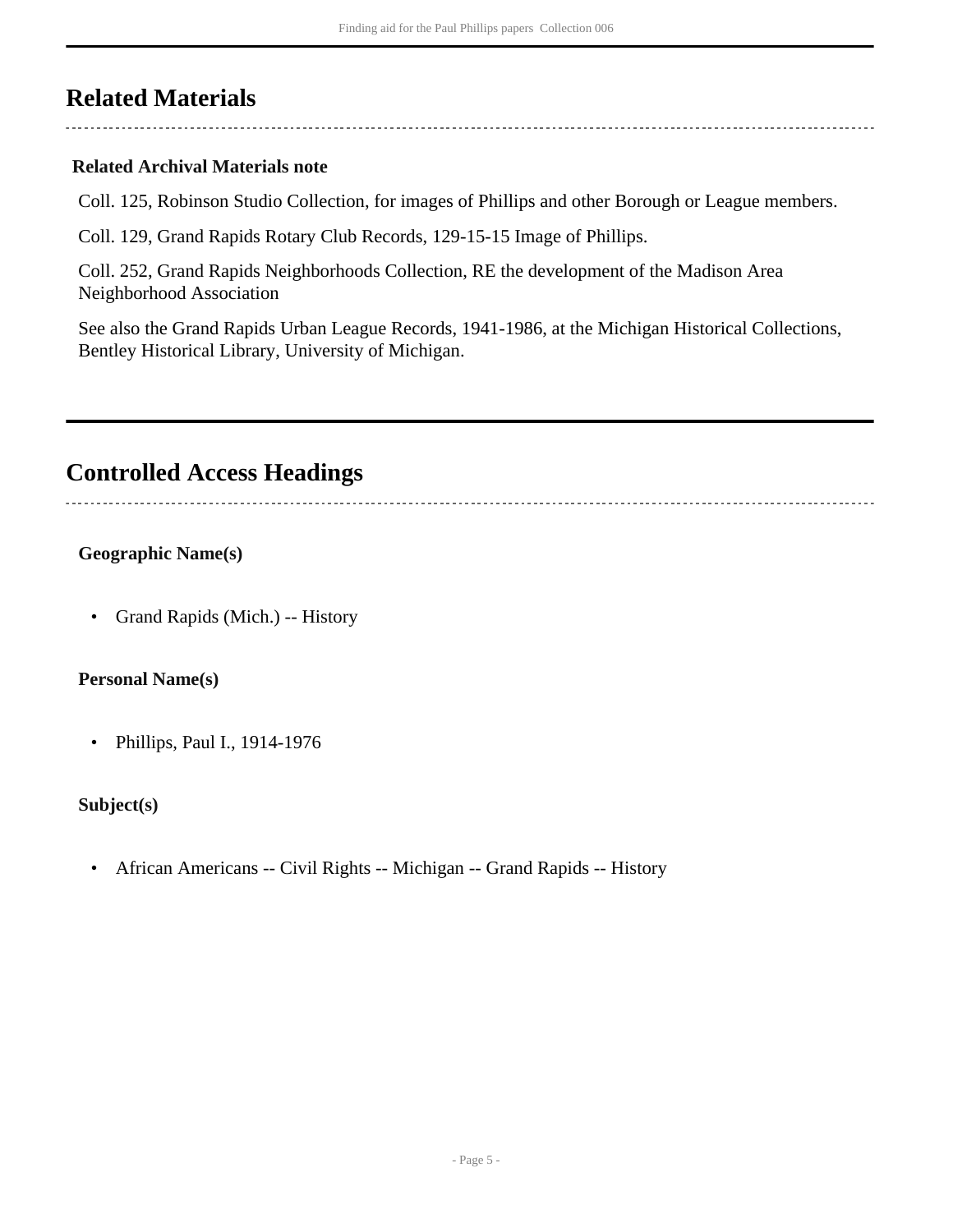# <span id="page-5-0"></span>**Collection Inventory**

|                                                                                                                                                                                                                                                           | <b>Box</b>     | <b>Folder</b>  |
|-----------------------------------------------------------------------------------------------------------------------------------------------------------------------------------------------------------------------------------------------------------|----------------|----------------|
| Biographical material                                                                                                                                                                                                                                     | $\mathbf{1}$   | $\mathbf{1}$   |
| Writings and speeches 1947-1976                                                                                                                                                                                                                           | $\mathbf{1}$   | $\overline{2}$ |
| A Study of Ten Inter-cultural areas in Grand Rapids, Michigan : made<br>under the supervisor of the Community Organization Committee / by Paul<br>Phillips, Director, Grand Rapids Urban league and Borough Community<br><b>Association November 1947</b> | $\mathbf{1}$   | 2.5            |
| Newspaper Clippings February 1947-January 1977                                                                                                                                                                                                            | $\mathbf{1}$   | 3              |
| Memorabilia                                                                                                                                                                                                                                               | $\mathbf{1}$   | $\overline{4}$ |
| Paul I. Phillips Building                                                                                                                                                                                                                                 | $\mathbf{1}$   | 4.5            |
| Miscellaneous papers 1972-1979 n.d.                                                                                                                                                                                                                       | $\mathbf{1}$   | 5              |
| News clippings 1947-1977                                                                                                                                                                                                                                  | $\overline{2}$ | $\mathbf{1}$   |
| Oversized clippings. (2)                                                                                                                                                                                                                                  | $\overline{2}$ | $\overline{2}$ |
| Oversized clipping, Creston High School Gym Dedicated to Paul Phillips                                                                                                                                                                                    | $\overline{2}$ | 3              |